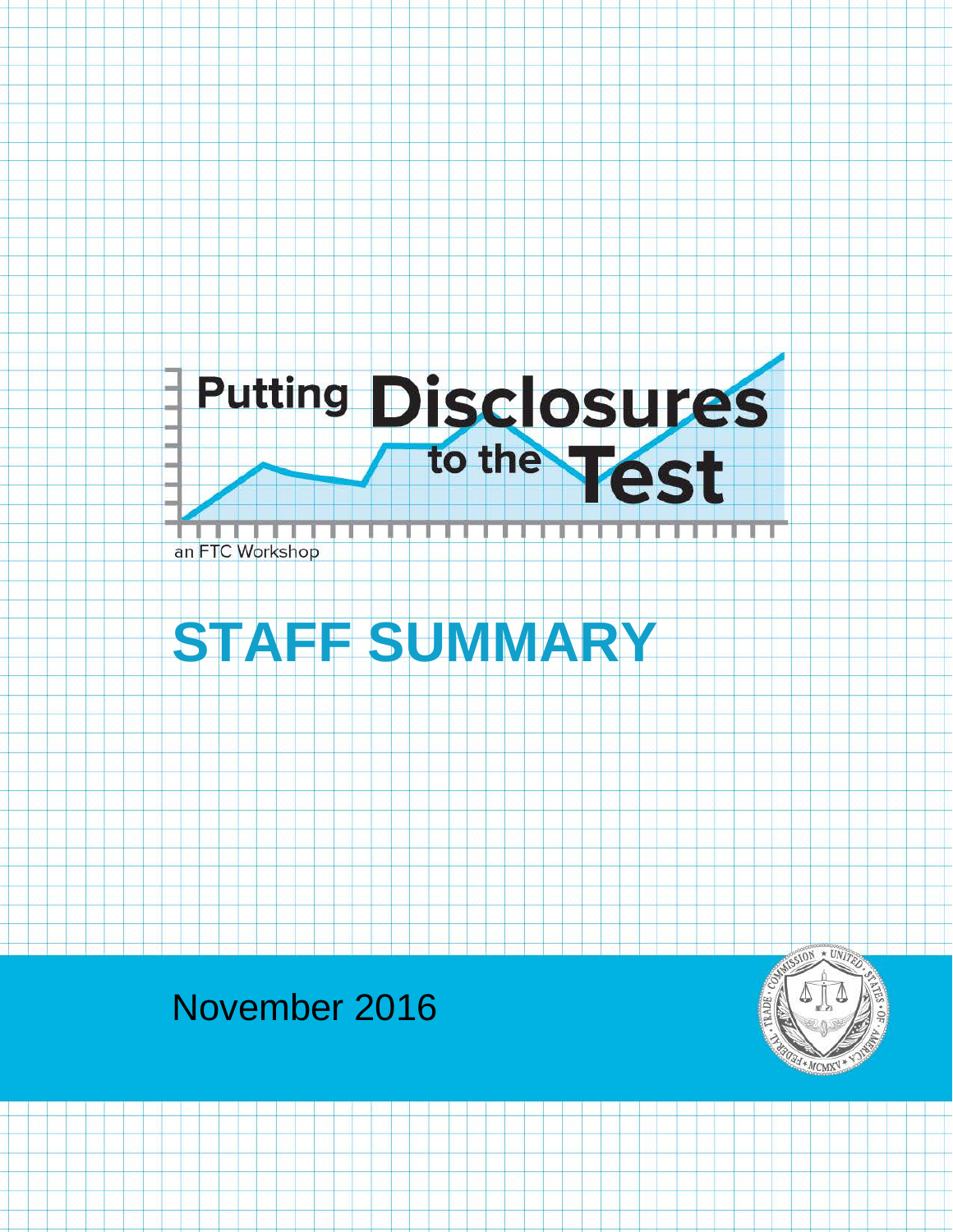# **Table of Contents**

| 1.  |  |  |
|-----|--|--|
| 2.  |  |  |
| 3.  |  |  |
| 4.  |  |  |
| 5.  |  |  |
| 6.  |  |  |
| 7.  |  |  |
| 8.  |  |  |
|     |  |  |
| .14 |  |  |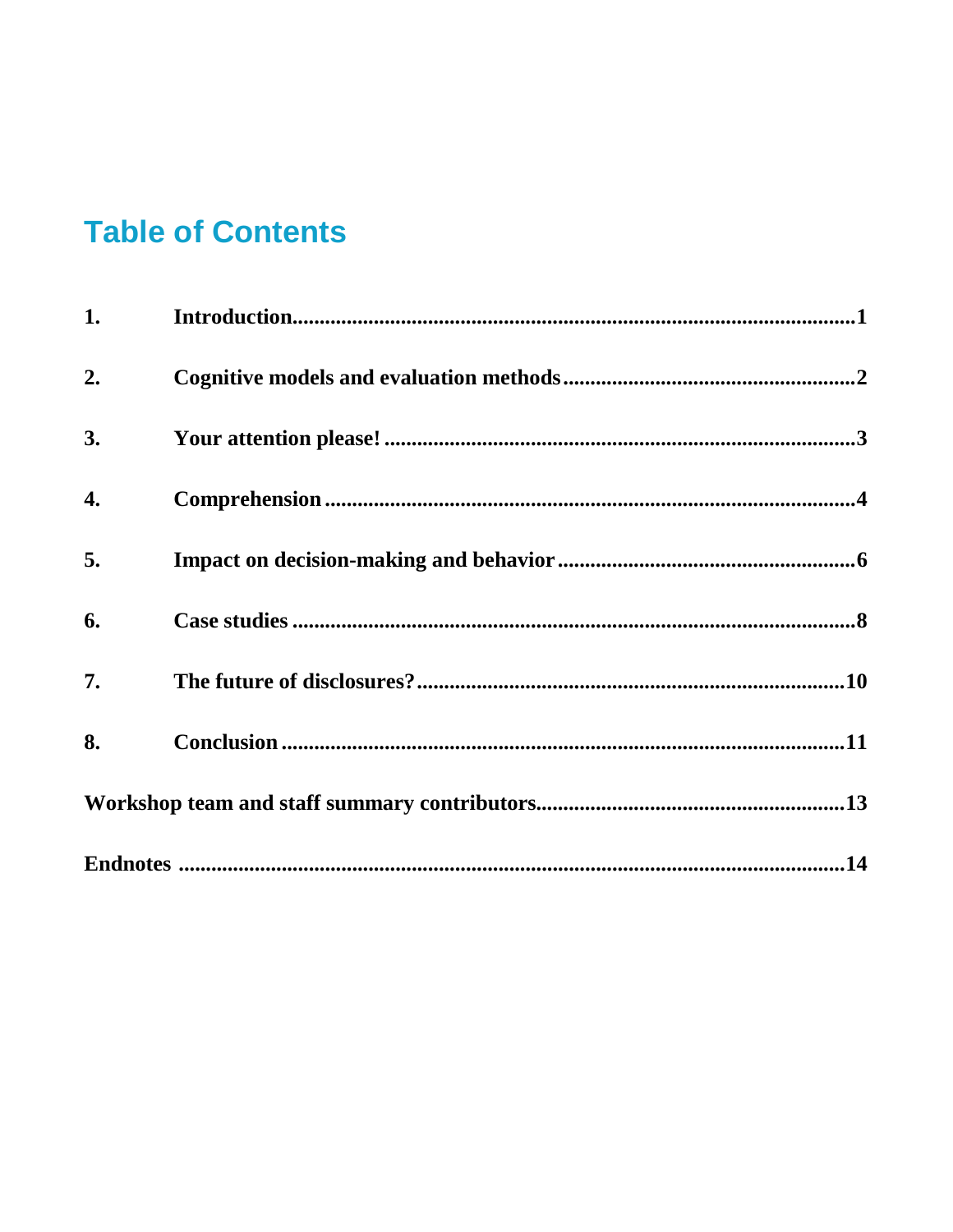## <span id="page-2-0"></span>**1.Introduction**

On September 15, 2016, the Federal Trade Commission convened a public workshop, Putting Disclosures to the Test, that examined ways of testing and evaluating the effectiveness of disclosures in communicating a wide range of information that consumers need to make informed decisions in the marketplace. Disclosures may be delivered offline or online through icons, product labels, short text, long text, audio or video messages, interactive tools, and other media. The FTC focuses on disclosures that affect consumer welfare such as disclosures that inform consumers about the risks from using certain products, or disclosures necessary to limit or qualify marketing statements in order to prevent deception. Disclosures may inform consumers about the choices they have and allow them to make accurate comparisons between products and services. For example, disclosures may help consumers [exercise control over the way their personal financial information is used,](https://www.consumer.ftc.gov/articles/0222-privacy-choices-your-personal-financial-information)<sup>[1](#page-16-0)</sup> understand the energy [consumption of appliances](https://www.consumer.ftc.gov/articles/0072-shopping-home-appliances-use-energyguide-label)<sup>[2](#page-16-1)</sup> or [light bulbs,](https://www.consumer.ftc.gov/articles/0164-shopping-light-bulbs)<sup>[3](#page-16-2)</sup> or understand the costs associated with <u>funeral service</u><sup>[4](#page-16-3)</sup> options.

[Chairwoman Ramirez opened the workshop](https://www.ftc.gov/system/files/documents/public_events/950633/ramirez_-_disclosure_workshop_opening_remarks_9-15-16.pdf)<sup>[5](#page-16-4)</sup> by highlighting FTC guidance and enforcement actions related to disclosures and emphasizing the importance of disclosure evaluation. She noted that "ineffective disclosures can overwhelm, confuse, or even distract consumers from making informed choices," and encouraged businesses to "pay attention to ensuring that disclosures provide useful information that can translate into consumer action." She concluded, "We aim to highlight the importance of empirical analysis of disclosures and encourage marketers, businesses, and other organizations to test their own disclosures and learn from researchers."

The FTC has a long history of encouraging meaningful and useful disclosures by [conducting or](https://www.ftc.gov/news-events/blogs/techftc/2016/09/ftc-disclosure-evaluation-research-archives)   $commissioning studies of disclosure effectiveness<sup>6</sup> and bringing enforcement actions against companies$  $commissioning studies of disclosure effectiveness<sup>6</sup> and bringing enforcement actions against companies$  $commissioning studies of disclosure effectiveness<sup>6</sup> and bringing enforcement actions against companies$  $commissioning studies of disclosure effectiveness<sup>6</sup> and bringing enforcement actions against companies$ that fail to provide adequate disclosures to consumers. The FTC also has issued guidance about making [effective digital disclosures](https://www.ftc.gov/tips-advice/business-center/guidance/com-disclosures-how-make-effective-disclosures-digital)<sup>[7](#page-16-6)</sup> and [mobile privacy notices](https://www.ftc.gov/sites/default/files/documents/reports/mobile-privacy-disclosures-building-trust-through-transparency-federal-trade-commission-staff-report/130201mobileprivacyreport.pdf)<sup>[8](#page-16-7)</sup> and developed standardized disclosure formats in some specific areas. The FTC requires that necessary disclosures be "clear and conspicuous" so that consumers will see or hear the disclosures and understand them. This is so consumers can use the information conveyed to make informed decisions. Disclosures created and deployed without consumer testing may not achieve these objectives.

A number of factors impact the effectiveness of disclosures, including whether they contain the most essential information, and whether consumers notice them, direct their attention towards them, comprehend them, and are able to use that information in their decision-making. Some testing methods are more appropriate than others for evaluating these factors. This workshop brought together experts from a variety of disciplines to discuss disclosure evaluation methods.

This report summarizes the workshop and highlights key takeaways. Slides, videos, transcripts, [materials referenced in speaker presentations,](https://www.ftc.gov/system/files/documents/public_events/950633/links_by_panel9-19-16.pdf)<sup>[9](#page-16-8)</sup> and [photographs](https://www.facebook.com/federaltradecommission/photos/?tab=album&album_id=1439278526089000)<sup>[10](#page-16-9)</sup> are all available from the workshop [website.](https://www.ftc.gov/testingdisclosures)<sup>[11](#page-16-10)</sup>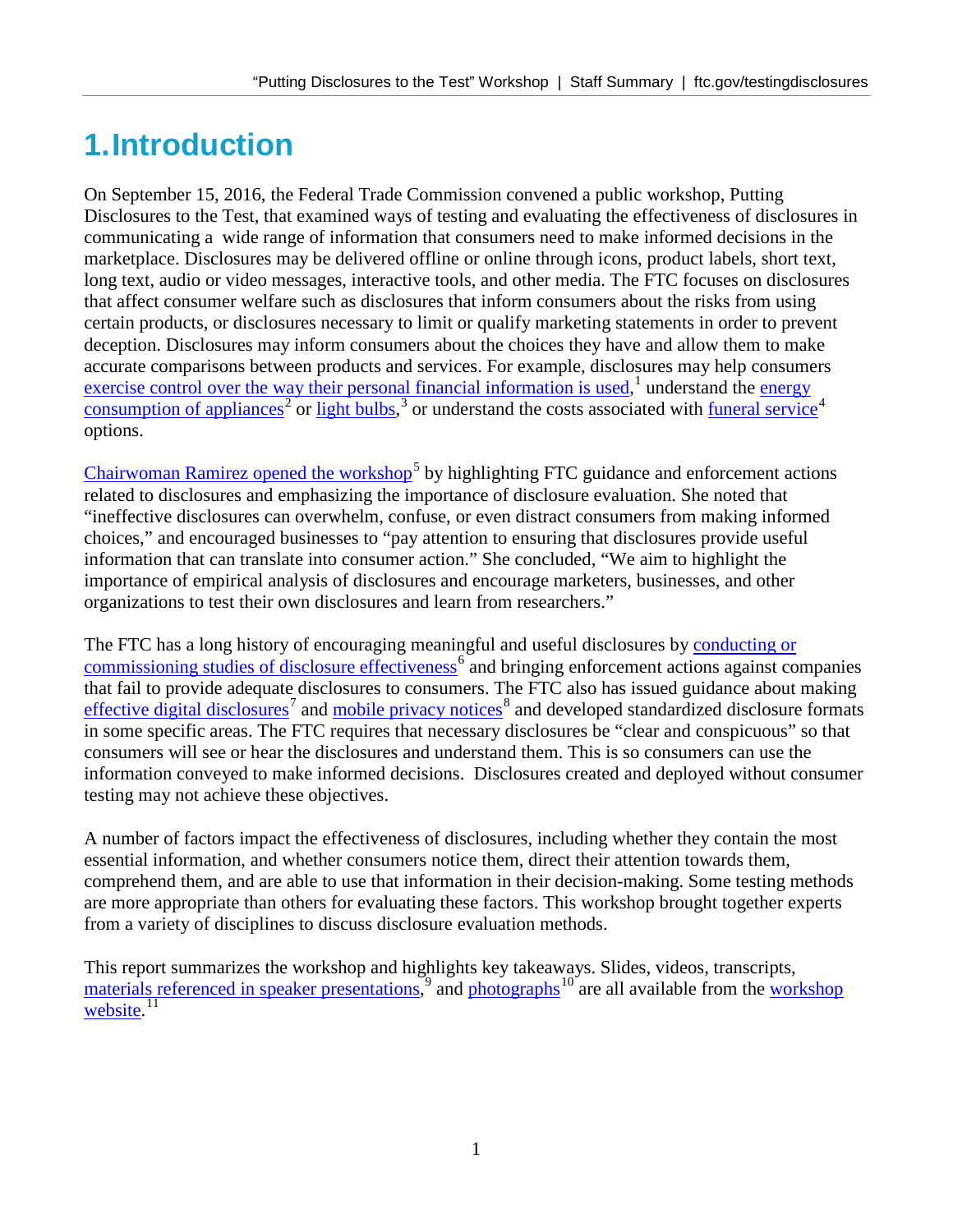## <span id="page-3-0"></span>**2.Cognitive models and evaluation methods**

[Michael S. Wogalter](http://psychology.chass.ncsu.edu/faculty_staff/mswogalter.php)<sup>[12](#page-16-11)</sup> presented<sup>[13](#page-16-12)</sup> a cognitive framework for assessing disclosure effectiveness known as the [Communication-Human Information](http://www.safetyhumanfactors.org/wp-content/uploads/2011/12/271Wogalter2006Chap5.pdf)  [Processing \(C-HIP\) Model.](http://www.safetyhumanfactors.org/wp-content/uploads/2011/12/271Wogalter2006Chap5.pdf)<sup>[14](#page-16-13)</sup> This model can be used to describe how humans process disclosures, beginning with when a *source* transmits disclosure information through a *channel* to a human *receiver*. How the receiver processes the information may depend on demographics, training, and other characteristics.

Once a disclosure is transmitted, people need to switch their *attention* to the disclosure and maintain attention long enough to process it. Eye tracking studies can help evaluate whether the receiver notices the disclosure and how long they pay attention to it. Post-study questions can also test whether people remember anything about a disclosure, and thus whether they truly paid attention to it. When the most important information in a long disclosure is highlighted and placed at the top, it increases the likelihood



that people will notice and pay attention to it. While people may pay attention to a new disclosure, there is a risk that over time they may become habituated and stop paying attention.

An iterative design and testing process can help improve consumer *comprehension*. While readability metrics are a convenient way to assess comprehensibility, user studies with comprehension tests and interviews are more reliable. Comprehension of text disclosures can often be improved by using simple, active, unambiguous language and an organized structure. Dr. Wogalter mentioned that in some areas standards exist for comprehension testing. For example, he described the ANSI Z535.3 standard, which states that for safety symbols to be acceptable, at least 85% of study participants must correctly understand what the symbol means with no more than 5% critical confusions.

A receiver's *attitudes*, *beliefs*, and *motivation* also play a role in disclosure effectiveness. If a disclosure conflicts with existing beliefs (for example, if people believe something to be lower risk than it actually is), people may be less likely to pay attention and may need salient, persuasive messaging to overcome their erroneous beliefs. In addition, people may not pay attention if they do not believe a disclosure is relevant or that they might learn something new from paying attention. According to Dr. Wogalter, unless people are motivated to apply the information from the disclosure to their decision-making, they will generally take the easiest or most popular course of action.

Finally, Dr. Wogalter noted the importance of assessing the impact of a disclosure on decision-making and *behavior*. This might be measured directly by observing whether people exposed to a disclosure actually change their behavior, or it might be measured indirectly through a survey or by observing some other outcome.

[Ilana Westerman](https://iapp.org/about/person/0011a00000DlICIAA3/)<sup>[15](#page-16-14)</sup> discussed a wide variety of disclosure evaluation methods, drawn from many disciplines, and emphasized the importance of using a combination of methods. She recommended that evaluations "ask, observe, and experiment," focusing on using good survey or interview questions to which people can reliably respond, observing behaviors and environmental factors, and systematically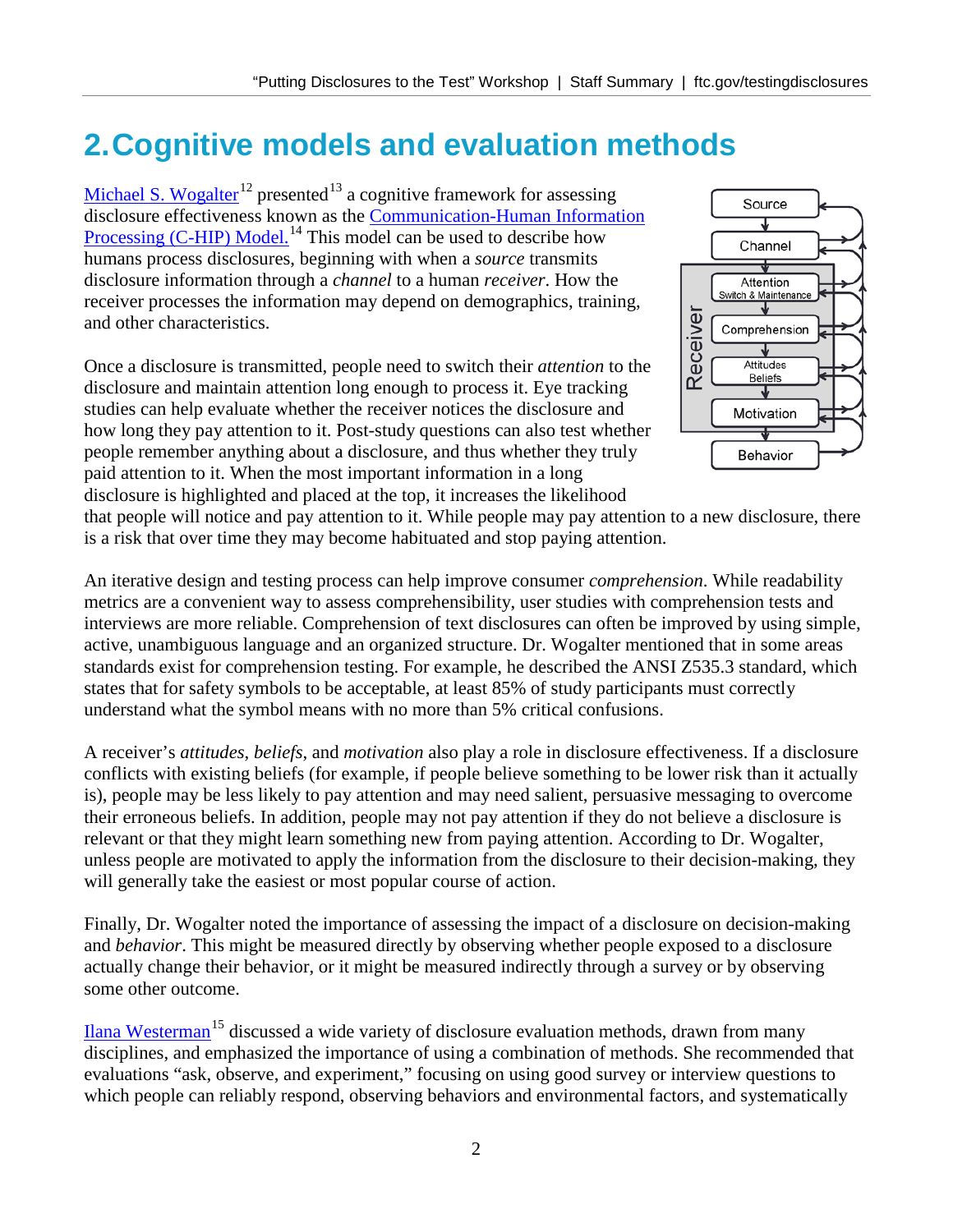gathering experimental data. Ms. Westerman cautioned against relying on data from improperly executed research and advised taking steps to avoid biasing participants.

 $Craig$  Andrews<sup>[16](#page-16-15)</sup> emphasized the need to identify clearly the objectives of an evaluation and metrics before one begins testing. He also discussed the importance of using control groups, choosing an appropriate population and sampling method, and using appropriate analytic techniques. Some of the [common testing problems](https://www.ftc.gov/system/files/attachments/putting-disclosures-test-materials/pechmann_and_andrews_2011_wiley_international_encyclopedia_of_marketing.pdf)<sup>[17](#page-16-16)</sup> Dr. Andrews highlighted included: assuming that if someone clicked on or saw a disclosure they are aware of and understand it, testing disclosures on populations other than the intended audience, and assuming that the results from a past evaluation will hold under new circumstances. Despite these potential pitfalls, he concluded that, "if you can account for audience characteristics and delivery modes, disclosures can...be effective communication tools and remedies."<sup>[18](#page-16-17)</sup>

The next three panels focused on three aspects of the C-HIP model: attention, comprehension and behavior.

# <span id="page-4-0"></span>**3.Your attention please!**

The "Your Attention Please!" panel<sup>[19](#page-16-18)</sup> explored the methods used in research studies that have investigated whether and when consumers pay attention to advertising and privacy disclosures. The studies discussed the impact of text vs. audio modality, wording, presentation, position, and timing of disclosures on attention, and used multiple methods to measure attention.

[Nathaniel J. Evans](http://grady.uga.edu/directory/profile/evans)<sup>[20](#page-16-19)</sup> discussed [research](https://www.ftc.gov/system/files/attachments/putting-disclosures-test-materials/parents_presumed_persuasion_knowledge_of_children_s_advergames_the_influence_of_advertising.pdf)<sup>[21](#page-16-20)</sup> that evaluated text, audio, and text with audio disclosures intended to inform parents that an "advergame" for kids was a form of advertising. He reported that presenting both audio and text disclosures led to worse advertising recognition than presenting a text disclosure by itself. Dr. Evans suggested that this result might be due to the audio disclosure competing with the sound from the game, thus increasing the user's cognitive load. He recommended that disclosure designers avoid using competing modalities that might increase cognitive load in multimedia game environments.

Mariea Grubbs  $\text{Hoy}^{22}$  $\text{Hoy}^{22}$  $\text{Hoy}^{22}$  presented research that explored whether study participants read a drug risk disclosure in a prescription allergy medicine ad. Eighty percent of participants self-reported reading at least half of the disclosure. However, based on eye tracking data, most had not read the disclosure. Using a retrospective "think aloud" interview, Dr. Hoy determined that participants assumed the drug risk disclosure contained information they already knew or that they did not need to know because the risk was low. She noted the flaws with self-reports about the attention paid to disclosures and urged that they not be relied upon. Dr. Hoy also recommended that disclosures be designed to put information that is most important and likely to be novel up front.

[David Hyman](https://www.law.illinois.edu/faculty/profile/davidhyman)<sup>[23](#page-16-22)</sup> discussed a series of large online studies evaluating consumer knowledge and  $\overline{u}$  understanding of [native advertising](http://papers.ssrn.com/sol3/papers.cfm?abstract_id=2816655)<sup>[24](#page-16-23)</sup> and of paid and unpaid content in search engine results pages. Some studies tested words and phrases such as "paid ad" and "sponsored content" to see whether consumers recognized them as indicating that content was paid for by an advertiser. Other studies showed people websites with regular ads and native ads and asked them to identify the paid content.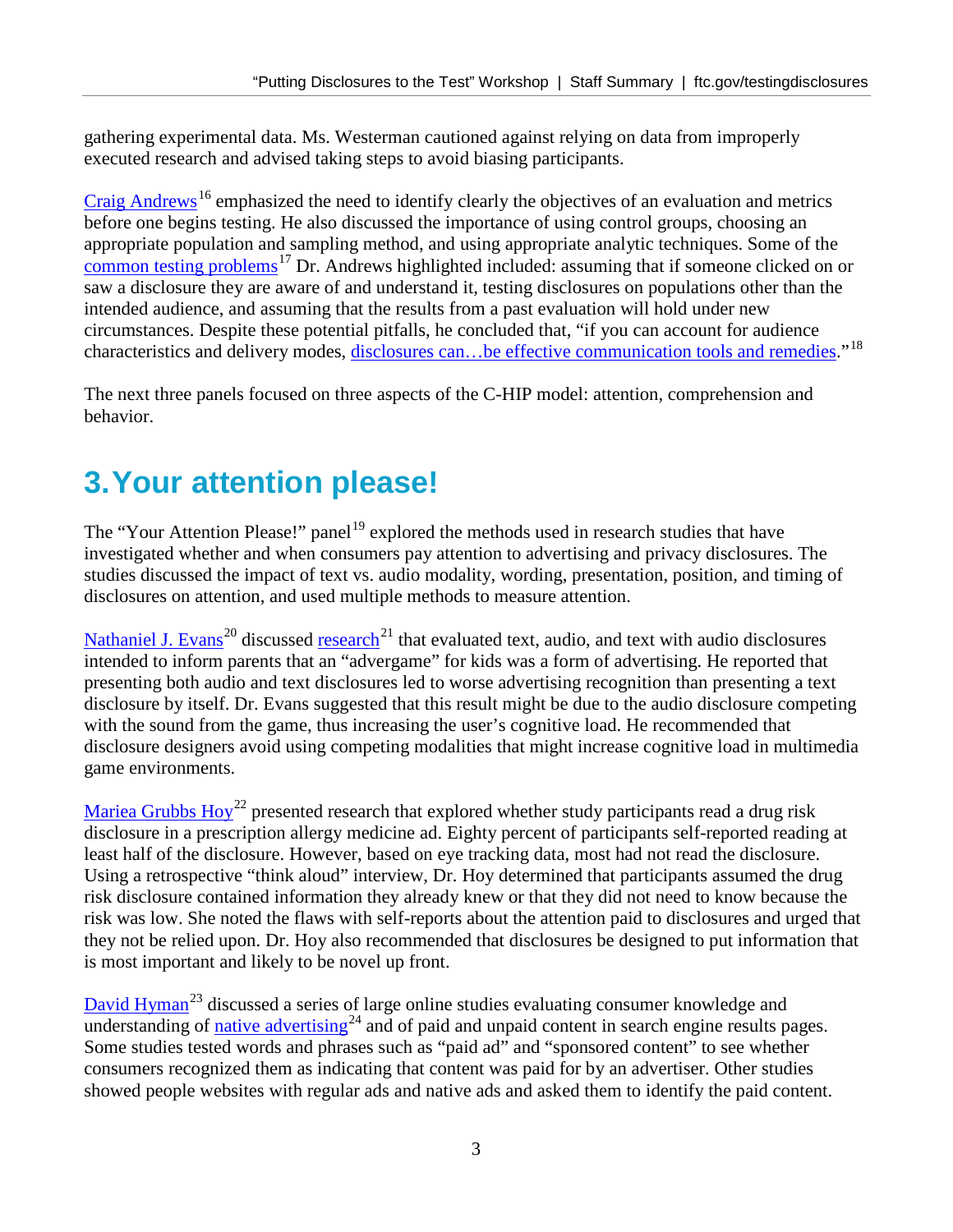They compared performance between participants who were shown the ads with no labels, and labels with varying wording, size and color, and position on the page. According to Dr. Hyman, because small changes to ad labels can make a big difference in ad recognition, it is important to conduct experiments to test what is most effective.

Finally, [Rebecca Balebako](http://www.rebeccahunt.com/)<sup>[25](#page-16-24)</sup> presented [two experiments,](http://www.rebeccahunt.com/academic/timing-balebako.pdf)<sup>[26](#page-16-25)</sup> one in which participants downloaded and used a quiz app on their own smartphones, and one in which participants virtually downloaded and used the same app on their computer screens. Participants in both experiments were divided randomly into groups in which they were presented with a privacy disclosure under different conditions. The disclosure was presented before downloading the app or at varying times while using the app. After completing the quiz, participants answered memory questions about the app, including questions about the privacy notice. Dr. Balebako said that in both experiments, participants presented with the notice prior to downloading the app were significantly less likely to answer questions about it correctly than those shown the notice after the app was installed. She emphasized that timing made a difference in disclosure effectiveness and that the online and field study results were consistent.

In the moderated discussion, panelists discussed the importance of using multiple methods to evaluate disclosures. They noted that budget and time may limit the methods available to some researchers, but said they were generally able to get useful results using relatively low-cost methods such as online studies. Panelists said that eye tracking provided useful data on attention, but that it is currently an expensive and time consuming method (although panelists on a later panel noted that low cost eye trackers are now available). While panelists did not see self-reports as an effective way to assess attention, they found recall and recognition tests to be useful.

# <span id="page-5-0"></span>**4.Comprehension**

The "Comprehension" panel focused on methods for evaluating whether people understand the information conveyed in disclosures. The researchers presenting used large online studies or in-person interviews to evaluate comprehension in the context of newspaper articles, nutrition labeling, mortgage disclosures, and privacy notices.

[Dan Goldstein](http://dangoldstein.com/)<sup>[27](#page-16-26)</sup> presented an approach that helps people understand amounts or other numerical facts by using "perspective" phrases that put the facts in perspective by equating them to quantities with which people may be more familiar. For example, 250 calories might be described as equivalent to 11% of daily calories, 50 minutes of walking, or 31 cups of shredded lettuce. To evaluate the perspectives approaches, researchers presented online study participants with articles with and without the perspectives phrases and measured short-term recall 5 minutes later, long-term recall 3 months later, educated guesses, and error detection. Dr. Goldstein also discussed ways to improve consumer understanding of risks by representing percentages and probabilities with frequencies. For example, Dr. Goldstein said that "1 in 10,000" is much easier for most people to understand than 0.01%. He also discussed research showing that simple visual descriptions of percentages and probabilities can improve understanding. For example, he illustrated how a visual array can help people understand the incidence rate of a disease.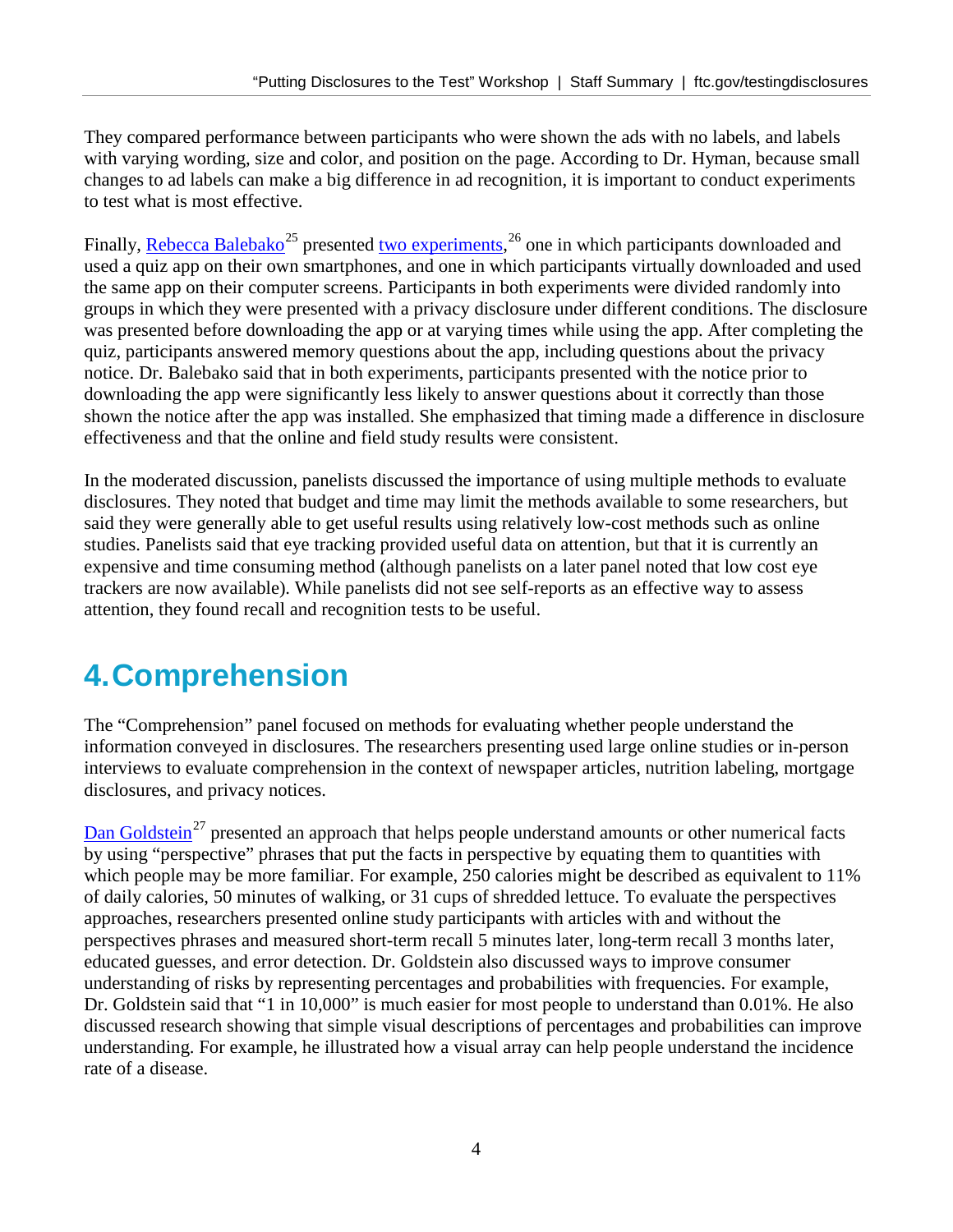[Elizabeth Howlett](http://marketing.uark.edu/directory.php?id=ehowlett)<sup>[28](#page-16-27)</sup> discussed [research](https://www.ftc.gov/system/files/attachments/putting-disclosures-test-materials/jcr_howlett.pdf)<sup>[29](#page-16-28)</sup> on how consumers comprehend front-of-package nutrition labeling. She conducted an online study in which participants were shown food product packages with and without objective and evaluative nutrition icons. Dr. Howlett reported that when participants evaluated a single food item in a noncomparative context, the objective icon was most effective at informing participants about how nutritious the food was. She followed up with a study conducted in a lab that contained grocery store shelves stocked with food products. Dr. Howlett found that when she asked participants to compare, rather than consider in isolation, two similar products, the evaluative icon was most helpful in choosing the healthier food. Thus, she concluded that the context in which people process disclosures makes a difference when evaluating comprehension.

[Susan Kleimann](http://www.kleimann.com/teamCore.html)<sup>[30](#page-16-29)</sup> discussed the *iterative design and evaluation approach*<sup>[31](#page-16-30)</sup> she used to develop mortgage disclosures intended to help consumers comprehend information about loans they are considering, compare loans, and choose the best loan for their situation. The disclosures were refined over 18 rounds of qualitative interviews with consumers in English and Spanish. Researchers used a framework known as ["Blooms taxonomy"](http://bloomstaxonomy.org/Blooms%20Taxonomy%20questions.pdf)<sup>[32](#page-16-31)</sup> to identify the participants' stages of understanding – knowledge, comprehension, application, analysis, synthesis, and evaluation. Finally, the designs were evaluated in an 858-participant study conducted at 20 locations in which participants were asked to complete comprehension, comparison, and choice tasks using either the existing or proposed disclosures. Dr. Kleimann emphasized: "Comprehension is much more than being able to identify a word or find something in a disclosure. It is really about being able to integrate that information and be able to apply it to yourself so that you understand not merely the technical meaning of something, but the implied meaning."

[Joel Reidenberg](https://www.fordham.edu/info/23175/joel_reidenberg)<sup>[33](#page-16-32)</sup> presented an approach for measuring and comparing vague and ambiguous terms in privacy policies. Dr. Reidenberg and his co-authors examined privacy policies and noted what they described as potentially vague terms, e.g., "may," "generally," "likely," "as needed," and "some." They presented study participants with pairs of sentences from privacy policies that used these terms and asked them which sentence was clearer. They calculated scores designed to correspond with the vagueness of each term, and then applied those scores to all the terms in a policy to rate the vagueness of a policy. Dr. Reidenberg suggested that this approach might be used to develop linguistic guidelines for privacy notices as well as other types of disclosures.

In the discussion, panelists emphasized that to measure comprehension, it is important to ask study participants to perform some analysis and measure their accuracy. They said that in some cases the "right" answer actually depends on the circumstances of each individual, so it is also important to understand the rationale that people use to make a decision.

Panelists also discussed lower-cost approaches to conducting disclosure evaluations, including crowdsourcing platforms and new approaches to eye tracking. Dr. Reidenberg suggested that businesses partner with academic research labs. Dr. Kleimann noted that even small-scale qualitative studies with employees or at a local coffee shop can be useful as long as you keep in mind the narrow demographic profile of your participants in a small study. She said, "My key message would be it is better to test any way than to not test."

Dr. Goldstein explained that because of the expense of surveying large numbers of participants, many past studies have been done with too few participants to understand differences between groups of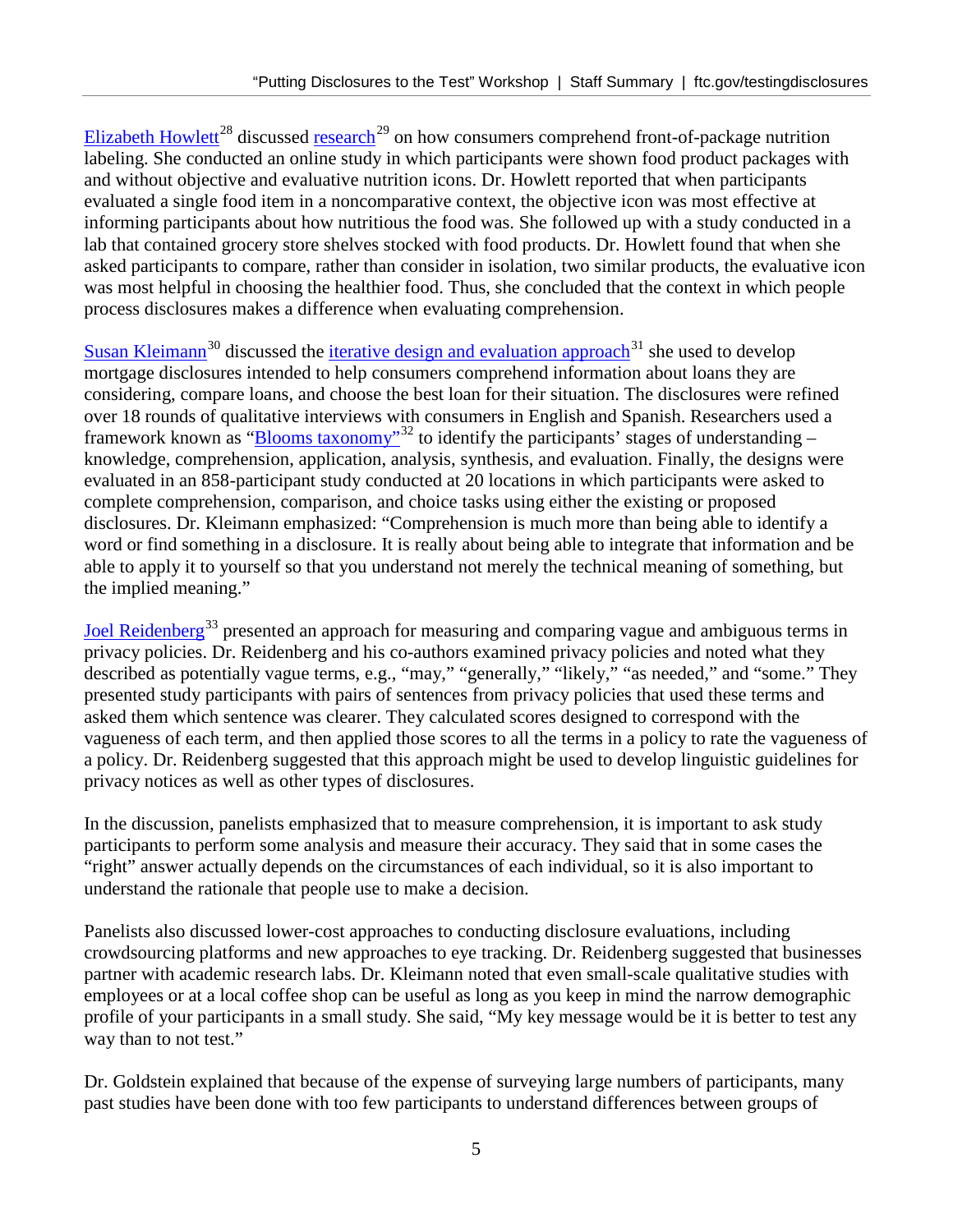people. In addition, he said that previous studies tended to ask every participant a large number of questions due to the cost of recruiting each participant, and that this sometimes resulted in nonsensical answers by the end of a long survey. He pointed out that with the availability of crowdsourcing platforms, such as Amazon Mechanical Turk, where one can hire individuals to complete tasks, large numbers of people can be surveyed at a much lower cost and that it is feasible to ask each participant only a small number of questions. Dr. Howlett added that, using a crowdsourcing platform, she now completes data collection for a study in a single afternoon for a much lower cost than using a marketing research service. Drs. Goldstein and Howlett said journal reviewers have questioned the quality of Mechanical Turk experiments, but there have been studies that have demonstrated that data quality can be just as good and sometimes better when experiments are carried out on Mechanical Turk rather than with traditional methods.

Dr. Goldstein also noted that he has used mouse tracking successfully in online studies as an inexpensive proxy for eye tracking: "This is basically to look at where people are positioning the mouse on the screen. It is a good proxy of where people are looking on the screen, because people read with their mouse more than they think." He added that the price of eye trackers was also dropping and that it is now possible to do eye tracking through a webcam on a laptop rather than investing in \$30,000 eye tracking hardware.

Finally, panelists discussed their experiences evaluating the comprehension of icons. Dr. Howlett noted that sometimes people read more into a simple icon than they should. For example, she described a "health halo" effect for a healthy food icon – for example, people may incorrectly assume that a low sodium food is also low fat. Dr. Reidenberg added that in designing privacy icons it has been difficult to figure out how much weight to assign to the many factors that go into evaluating a privacy policy in order to calculate a single grade that would be meaningful for users.

Dr. Howlett also noted the importance of reference points, similar to Dr. Goldstein's perspective phrases. She said consumers do not know how many grams of trans fat or sodium are healthy or how much exercise it takes to work off a certain number of calories.

### <span id="page-7-0"></span>**5.Impact on decision-making and behavior**

The "Impact on Decision-Making and Behavior"<sup>[34](#page-16-33)</sup> panelists discussed surveys, online experiments, observational studies, and field experiments that evaluate the impact that disclosures have on consumers' decision-making and behavior. Panelists examined data breach notifications, privacy notices, restaurant and physical report cards, and payday loan disclosures.

[Lillian Ablon](http://www.rand.org/about/people/a/ablon_lillian.html)<sup>[35](#page-16-34)</sup> presented a [consumer survey on data breach notifications.](http://www.rand.org/pubs/research_reports/RR1187.html)<sup>[36](#page-16-35)</sup> The survey was conducted using the "American Life Panel," a nationally representative online panel of American adults. Ms. Ablon noted that while this research method relies on self-reported data, it allows data collection from a representative group with a high response rate. Using this method, she and her colleagues collected data on how often people recalled receiving breach notifications, and what impact people reported these notifications had on their behavior. Ms. Ablon reported that 26% of respondents recalled receiving a breach notification in the preceding 12 months, and more than half of those said they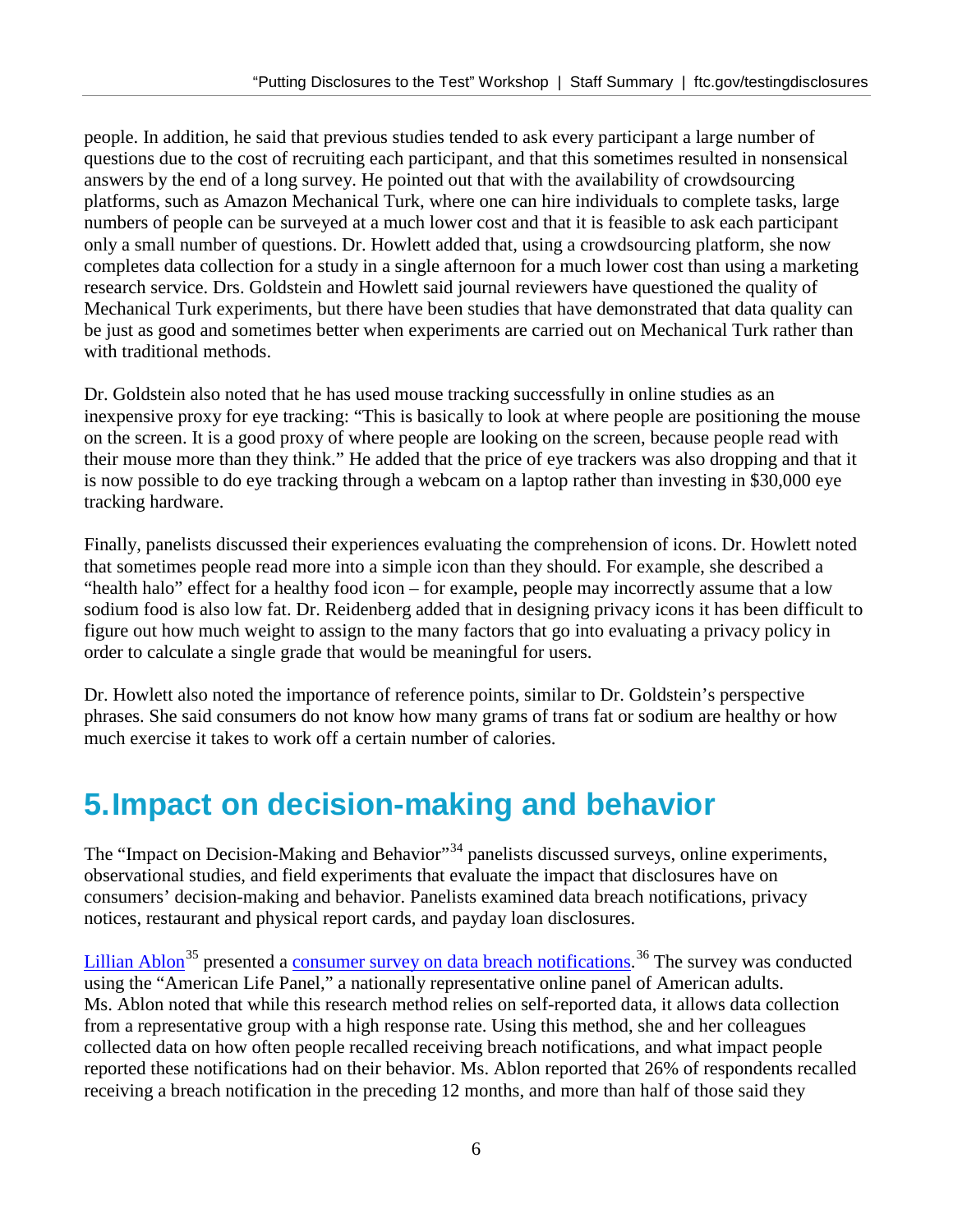received more than one notification. She stated that 11% said they stopped doing business with the company that had the breach, 62% said they accepted free credit monitoring services, 51% said they changed their PIN or password, 44% said they already knew about the breach before receiving the notification, and 77% said they were satisfied with the company's response. Ms. Ablon reported that respondents' perceptions of the inconvenience cost of the breach varied from none to over \$10,000, with \$500 being the median amount for those who reported a non-zero dollar amount.

[Idris Adjerid](http://mendoza.nd.edu/research-and-faculty/directory/idris-adjerid/)<sup>[37](#page-16-36)</sup> described [experiments](http://papers.ssrn.com/sol3/papers.cfm?abstract_id=2765097)<sup>[38](#page-16-37)</sup> that examined the impact of non-objective factors on the amount of data people shared after reading a privacy policy. He discussed a Mechanical Turk experiment in which participants were told they would participate in two studies about ethical behavior and in which they were asked sensitive personal questions. Participants saw a "high protection" or "low protection" privacy notice for each study depending on the random condition to which they were assigned. Participants saw the high protection notice for the first study and the low protection notice for the second study or vice versa. Researchers measured the response rate for the sensitive questions and observed that participants were more likely to share personal information when they perceived a relative increase in privacy protection in the second experiment, than when presented with the same high protection notice in the first experiment. Dr. Adjerid said that the results suggest that subtle changes to the [framing and presentation of privacy disclosures](https://cups.cs.cmu.edu/soups/2013/proceedings/a9_Adjerid.pdf)<sup>[39](#page-16-38)</sup> can have powerful impact. He also said that although this crowdsourced approach may not replicate real-world behaviors and is difficult to use for longitudinal studies, it is a reliable and replicable approach for evaluating the impact of privacy disclosures.

[Ginger Jin,](https://www.ftc.gov/about-ftc/biographies/ginger-zhe-jin)<sup>[40](#page-16-39)</sup> the Director of the FTC's Bureau of Economics, analyzed disclosure effectiveness from an economic perspective. She discussed the importance of evaluating not only the effect of disclosure on consumer comprehension and consumer behavior, but also the effect of disclosure on seller behavior. Interaction between both sides of the market can lead to changes in information provision, product price, product quantity, and product quality. Dr. Jin said that the net result can be overall improvement in consumer welfare, improvements for some consumers at the expense of others, or a reduction in consumer welfare. To illustrate, she described studies that examined the impact of mandatory posting of restaurant hygiene grades. Researchers evaluated the impact of mandatory grade posting, reporting that such posting led to improvements in restaurant revenue and sanitary conditions, and reductions in foodborne illness hospitalizations and salmonella infections. However, Dr. Jin noted that in a city where posting the grade was voluntary, many restaurants declined to disclose their grade, even when they had an A grade. In a study involving mandated report cards on physician and hospital cardiac surgery mortality rates, researchers found that physicians reported cherry picking healthier patients and that overall there were higher medical expenditures and worse health outcomes for sicker patients after the report cards were introduced. Dr. Jin noted that "even truthful, quality disclosure can be a double-edged sword." She said that some report cards help consumers make informed choices while others do not, and some encourage sellers to game the system.

[Adair Morse](http://facultybio.haas.berkeley.edu/faculty-list/morse-adair/)<sup>[41](#page-16-40)</sup> discussed her experience engaging with the private sector in testing disclosures aimed at overcoming consumers' cognitive biases in the context of [payday loan disclosures.](http://faculty.haas.berkeley.edu/morse/research/papers/BertrandMorsePaydayFieldExpJuly2010.pdf)<sup>[42](#page-16-41)</sup> She developed cash envelopes for payday loan customers designed to inform their understanding of either annual percentage rate (APR) or the cost of payday loan fees. Dr. Morse measured each customer's future borrowing after receiving the envelopes. She observed that the envelopes with cost information, but not the envelopes with APR information, reduced future borrowing. Dr. Morse discussed the many challenges of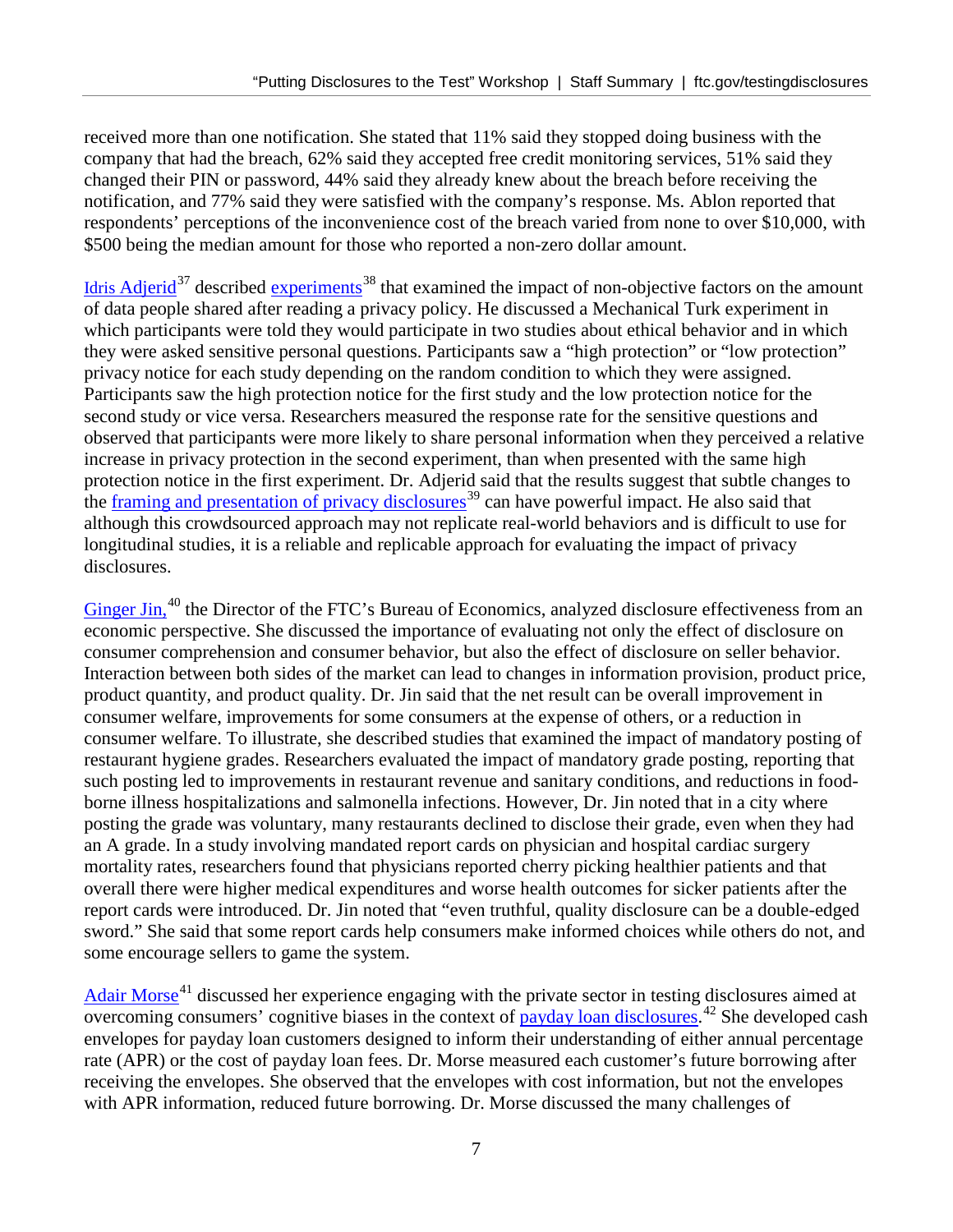conducting a controlled field study with customers at multiple locations, as well as the reasons the lender agreed to participate in the study.

Panelists discussed the various methodologies that they used and noted that there were advantages and disadvantages of each. Ms. Ablon noted that the American Life Panel is convenient and provides a representative sample. Dr. Adjerid said that while a field experiment is preferred, crowdsourcing offers the ability to test many more nuanced hypotheses and replicate studies. Dr. Morse added that in a field experiment you usually have only one chance and cannot go back and make changes to your treatments and do another experiment.

#### <span id="page-9-0"></span>**6.Case studies**

On the next panel, four researchers discussed case studies related to advertising disclosures, drug package labels, and study consent forms. They used a variety of methods including Mechanical Turk studies, lab studies, eye tracking, and mall-intercept studies (participants are people intercepted in a shopping mall and asked if they are willing to participate in a study).

[Colin Campbell](https://www.kent.edu/business/colin-campbell-phd)<sup>[43](#page-16-42)</sup> discussed studies related to native advertising disclosures. In one Mechanical Turk study researchers varied brand familiarity and the position of an ad with a disclosure on a Facebook page. Dr. Campbell said that they found that users had more trouble recognizing ads for unfamiliar brands when the ads appeared in the user's Facebook stream, but not when the ads appeared on the right side of the page. He reported that in a more complex study – one that varied brand familiarity, image professionalism, and disclosure type – they found a threshold effect: ad disclosures appeared to be effective when other ad recognition cues were present but not on their own. Dr. Campbell noted that the "promoted by [brand]" disclosure was more effective than the "advertisement" or "sponsored post" disclosures and that multiple cues contribute to ad recognition, not just the disclosure itself.

[Sarah J. Farnsworth](http://pegus.com/executiveleadership.html)<sup>[44](#page-16-43)</sup> discussed the process her firm uses to develop and optimize packaging for overthe-counter medicines, including the drug facts label. She explained that they often initially conduct qualitative studies to understand how consumers think about a product. Once they have an initial design, they conduct [label comprehension studies](http://www.accessdata.fda.gov/scripts/cder/training/OTC/topic3/topic3/da_01_03_0170.htm)<sup>[45](#page-16-44)</sup> to determine whether consumers can comprehend the information on the label and [self-selection studies](http://www.fda.gov/downloads/drugs/guidancecomplianceregulatoryinformation/guidances/ucm272122.pdf)<sup>[46](#page-16-45)</sup> to determine if consumers can use label information to make accurate decisions about whether or not the product is appropriate for them. Finally, they conduct studies to determine whether consumers can use the product safely in a simulated over-thecounter setting by following label directions on the package. The comprehension studies involve face-toface interviews with a general population, and are conducted according to **FDA-issued guidance**.<sup>[47](#page-16-0)</sup> Dr. Farnsworth said that drug facts content with the greatest clinical implication is given the highest weight in the evaluation and required to be understood by a very high threshold of participants, whereas less critical information might have a lower threshold. The testing process generally involves multiple rounds of pilot testing and refinement. It is generally conducted at multiple sites to ensure both demographic and geographic diversity. The FDA typically requests that 20-30% of participants qualify as low literacy. According to Dr. Farnsworth, they test with a general population of consumers rather than only those who have the condition the drug is intended to treat because people may purchase drugs for someone else in the household and may develop a condition in the future. Interviewers read scenario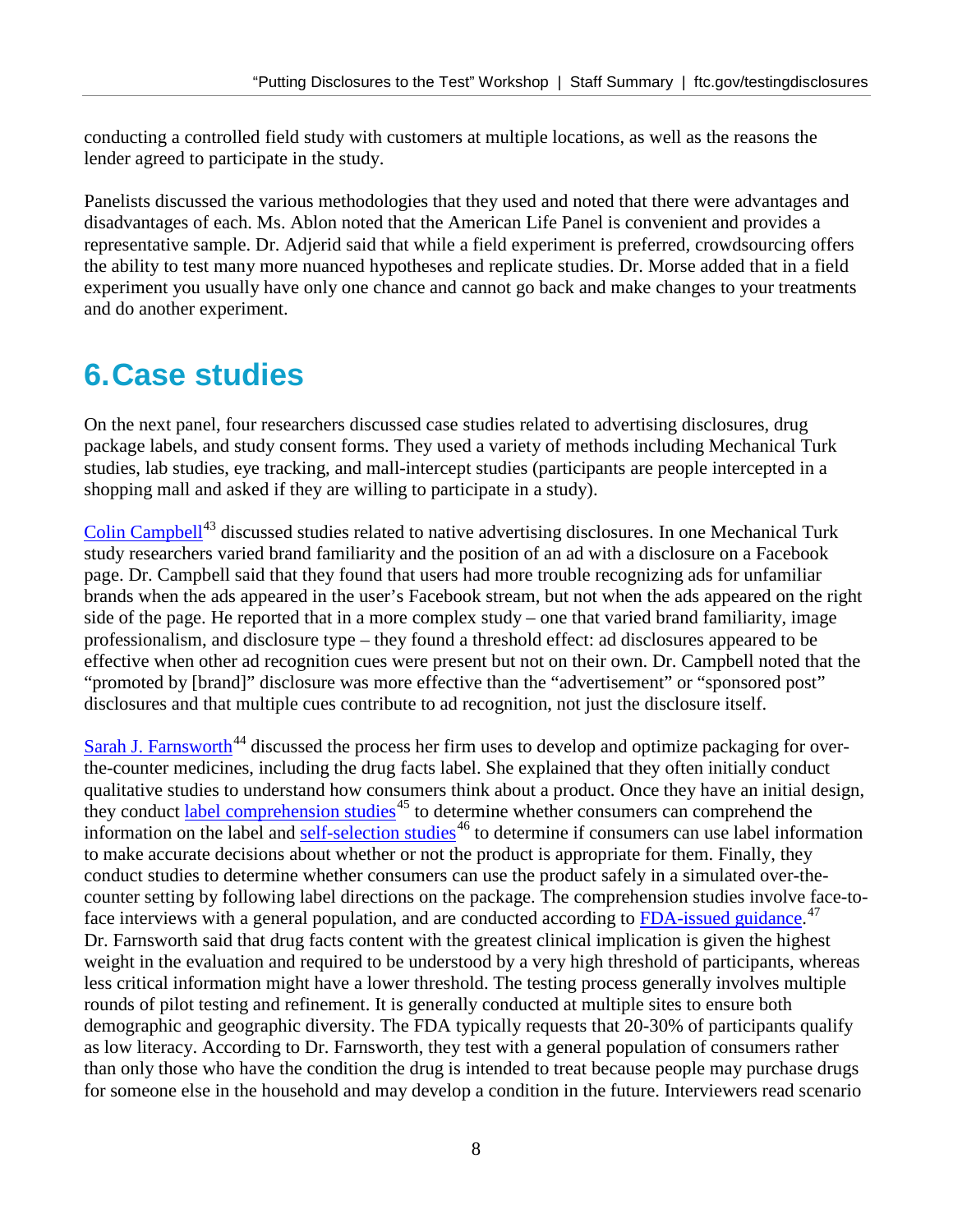questions to participants, who reply with open-ended answers. The interviewers then determine which of the pre-coded answer options match the participant's responses. A predetermination is made about which answers are completely correct, and which are acceptable. Dr. Farnsworth thought that this method could be applied to other types of disclosure evaluations.

[Manoj Hastak,](http://www.american.edu/kogod/faculty/mhastak.cfm)<sup>[48](#page-16-1)</sup> an FTC consultant, discussed research methods for assessing the efficacy of qualifying information in advertising disclosures. He explained that these studies assess ad communication and ad believability, as well as probe for consumer interpretation of disclosure intent. Dr. Hastak described a mall intercept study of "up to" claims in replacement window ads that showed that rates of communication and believability were similar, regardless of whether the words "up to" were included or whether a disclosure of average results was included in the ad. He also said that a follow-up lab study of "up to" claims in the context of a phone charger ad was consistent with respect to the "up to" qualifier but found that a disclosure of average results had some effect. Dr. Hastak used an eye tracker in the follow-up study and observed that people did look at the disclosure when it was present, and that it did not reduce the amount of time people spent looking at other areas of interest in the ad. He emphasized the value of using multiple measures in disclosure evaluation studies and in replicating previous studies.

Heidi Johnson said the [Consumer Financial Protection Bureau](http://www.consumerfinance.gov/)<sup>[49](#page-16-2)</sup> is also interested in assessing the efficacy of disclosures, determining what methodologies are most appropriate for evaluating disclosures, and in assessing the effect of disclosure interventions on the marketplace. She said the CFPB uses qualitative methodologies as they develop disclosures and frequently partners with private companies to run field trials. Ms. Johnson said the CFPB also conducts more foundational research to learn generalizable lessons they can apply to future disclosures. She described a lab study focused on the impact of design and context on attention. The study was piggybacked on an unrelated lab study. At the end of that study participants received written information about their privacy rights and payments, which they were asked to sign. The information sheet asked them to initial the form if they were interested in learning about future paid studies. Researchers varied the placement of the information about future studies at the top or the bottom of the form, and whether participants received the form while seated at their workstations or when called up individually to the payment window. Ms. Johnson said that the researchers found only a small effect from form design, but found that people were much more likely to initial the form if they read it at their workstation than if they read it at the payment window. Noting that 100% of participants signed the form, she said had they examined only the signature rate they would have reached a different conclusion about how many people read the form.

The panelists discussed tradeoffs in the methodologies used. Dr. Hastak noted that he had a more diverse population in his mall intercept study, but that the study conducted in a university lab was much less expensive to conduct. He said that he chose a product for the lab study that was likely to be of interest to students. Dr. Campbell said his experience with consumer panels and Mechanical Turk studies is that they produce nearly identical results.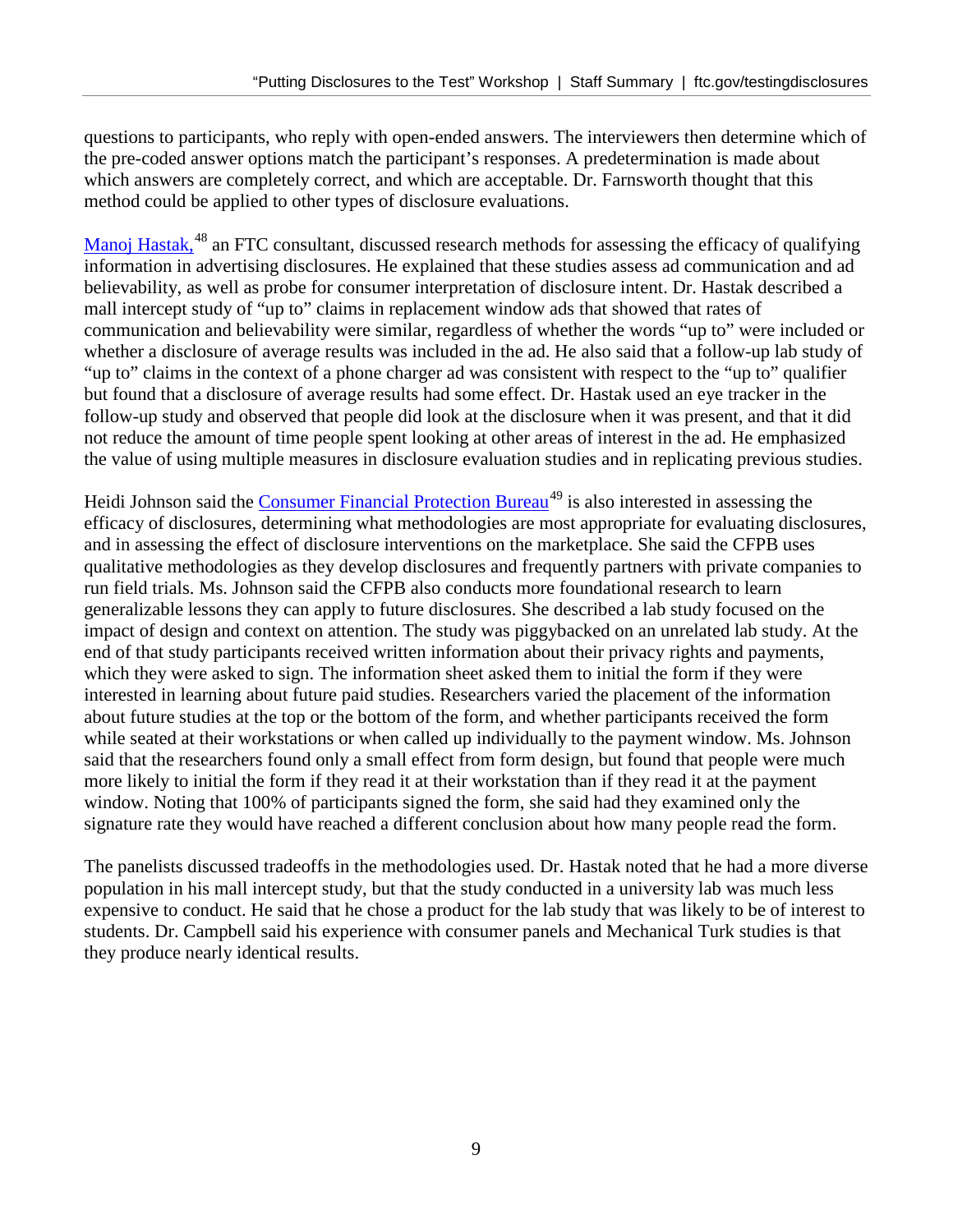# <span id="page-11-0"></span>**7.The future of disclosures?**

The last panel<sup>[50](#page-16-3)</sup> presented studies that evaluate new approaches or new applications of existing approaches to disclosure design and presentations that suggest ways to make disclosures more efficient and effective. The studies focused on mobile app permissions, privacy notices, and medical study informed consent forms.

[Serge Egelman](http://www.guanotronic.com/%7Eserge/)<sup>[51](#page-16-46)</sup> described research in which 133 participants' Android phones were equipped to collect data about app usage and the user's browsing, screen locking, and preference data. The researchers collected 176 million events in which apps accessed sensitive data. About five or six times per week for one month participants were prompted with notices informing them about the type of data an app on their phones had just accessed and asking whether they would have allowed this if given the choice. The researchers developed a model of what data would be collected in an "ask-on-first-use" situation where people are prompted for permission only the first time an app tries to access data (the status quo) and how that differed from the preferences participants expressed in their responses to study prompts. According to Dr. Egelman, they determined that 20% of the time participants would have denied subsequent requests and therefore that the ask-on-first-use model produces a 20% error. He said that the researchers then used machine learning to create a model based on users' behavioral data collected for the study. This model correctly predicted whether users would have granted access about 96% of the time, thus reducing the error rate to about 4%. Dr. Egelman said these results raise questions about whether it would be better to ask for permissions to access sensitive data less frequently, using the machine learning model to make permission decisions the rest of the time, or to prompt users more frequently and risk habituating people.

[Tamar Krishnamurti](https://www.cmu.edu/epp/people/faculty/tamar-krishnamurti.html)<sup>[52](#page-16-5)</sup> discussed [research](http://mdm.sagepub.com/content/36/6/726) on shortening informed consent disclosures for medical studies based on feedback about what participants find most important. Researchers began with a 17 page consent form for a clinical trial of an asthma treatment. They assigned Mechanical Turk workers who were self-reported asthma patients to read a section of the consent form, select the sentences pertinent to making an informed decision about enrolling in a trial, and rate those sentences on how important they were to their decision-making. They then developed a 5-page consent form based on participants' preferences. Dr. Krishnamurti said that the short form focused on immediate risks and patient experiences in the trial and also included some information deemed essential by the researchers but not requested by participants. In addition, the researchers made a video version that used the short consent form as the script. The researchers conducted a lab study with 76 asthma patients randomly assigned to view the long form, short form, or video. Dr. Krishnamurti reported that participants in all three conditions performed equally well on a knowledge test about the consent form and they all came away with the same perceptions about risks and benefits of the trial. She said that participants who viewed the short form or video reported being more engaged with the form than participants who viewed the long form.

[Florian Schaub](https://www.si.umich.edu/people/florian-schaub)<sup>[53](#page-16-6)</sup> discussed a [study](https://www.usenix.org/conference/soups2016/technical-sessions/presentation/gluck)<sup>[54](#page-16-7)</sup> similar to Dr. Krishnamurti's that focused on shortening the privacy policy of a wearable fitness device. In Dr. Schaub's study, researchers first created a succinct version of the policy that presented all of the critical information from the original policy as short bullets. Without viewing the policy, Mechanical Turk workers were quizzed on the policy's terms to determine which terms were already well known. Researchers created medium and short versions of the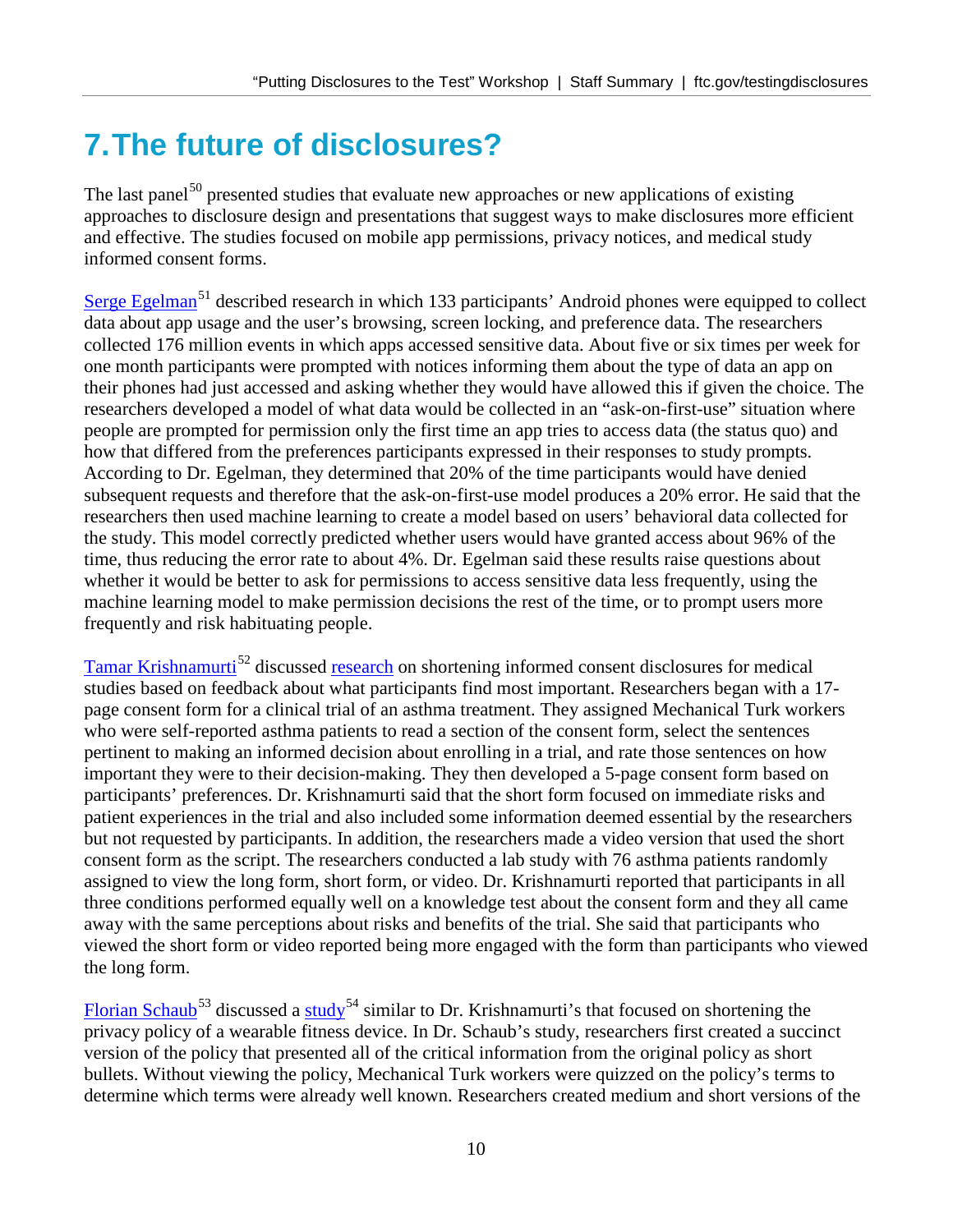policy that removed terms known by either 85% or 70% of participants. Then they tested the effectiveness of the short, medium, and long policies. According to Dr. Schaub, they found that all three policies increased awareness of the company's practices but the shortest policy performed significantly worse than the other policies. In addition, he said that all participants spent about the same amount of time reading each policy, regardless of length. Dr. Schaub also talked about research to develop [personalized privacy assistant](https://www.usenix.org/conference/soups2016/technical-sessions/presentation/liu)<sup>[55](#page-16-47)</sup> software for mobile phones that can learn privacy preferences over time.

Panelists noted that some of the approaches to making disclosures more efficient could raise legal and ethical issues. They discussed the question of how to determine the cutoff for what information to present to a consumer and what happens if automated systems make incorrect decisions. Panelists said short or infrequent disclosures could not completely replace full disclosures, but should be viewed as a top layer that would not prevent consumers from going deeper and looking at a full disclosure. They also agreed that auditing or transparency mechanisms were needed, with opportunities for users to provide feedback. Panelists discussed the risk that automated systems might sometimes make mistakes by, for example, consenting to a data collection that a user does not want. Dr. Egelman suggested that users currently have such a poor understanding of privacy policies and choices that even an imperfect automated system might result in decisions that more often match a user's intentions.

Panelists also discussed the need to coordinate multiple versions of policies, and Dr. Schaub suggested that all versions could be derived from a single machine-readable version. Dr. Egelman agreed, and added that machine-readable policies could also help automate the process within a company for keeping privacy policies up to date with actual data practices. Panelists said that machine-readable policies also had an advantage in that they could be presented to the user in a personalized way, and that it would be easier for users to compare multiple policies.

# <span id="page-12-0"></span>**8.Conclusion**

Judging from workshop attendance, approximately 225 people in person and 735 remotely via webcast, disclosure evaluation is a topic of broad interest. Researchers presented work from a large number of academic disciplines. Some presenters mentioned that they had not been previously aware of the research being done by researchers in other disciplines that was highly relevant to their own work. There may be benefit in examining disclosures through an interdisciplinary lens to take advantage of differing approaches from fields such as marketing, economics, psychology, computer science, communications, and law.

Panelists suggested various ways to improve disclosure design. They recommended using simple, unambiguous language wherever possible, and an organized structure. Some panelists emphasized that disclosures should be designed with the most important or unexpected information first. Some suggested that user studies can help identify what information is most unexpected or important to users, and that layered disclosures can show essential information on a top layer, with links to more detailed information. Some panelists suggested presenting information that shows people why a disclosure may be relevant to them. Some panelists cautioned that if people see the same disclosure repeatedly they may become habituated and ignore it. Others noted that the timing and context of disclosures can have significant impact on disclosure effectiveness. Some panelists suggested that when presenting numerical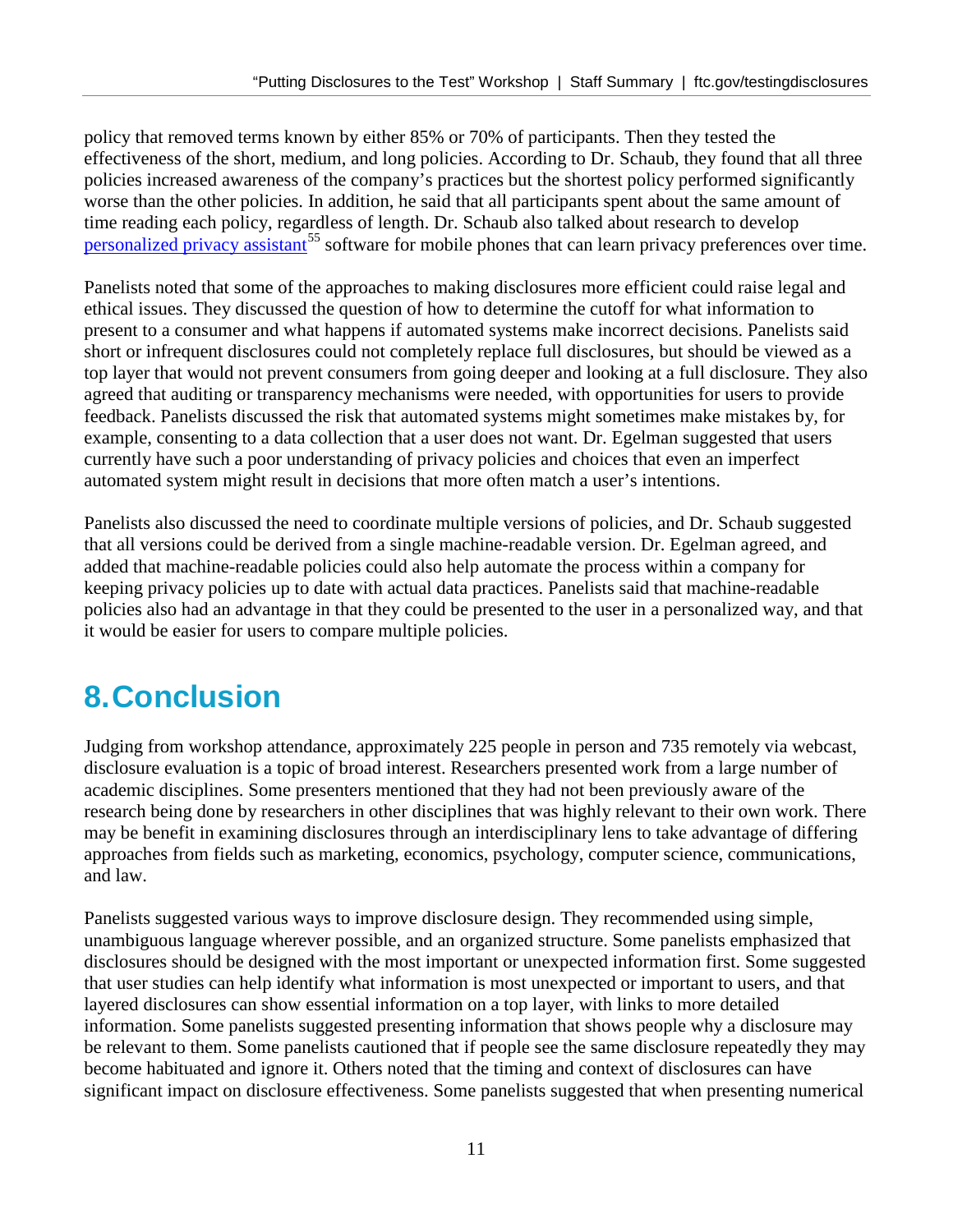information and risks, it may be useful to put numbers in perspective and express probabilities as frequencies.

Panelists also discussed disclosure evaluation as an iterative activity. Some reported conducting initial research studies to provide insight into what beliefs and knowledge people have prior to receiving a disclosure. Some panelists described iterative design and testing to improve disclosures. It was noted that even inexpensive, small-scale studies can provide insights that can help designers improve disclosures. Some panelists suggested that evaluations may need to be repeated over time as technology, public attitudes, or other circumstances change.

Some panelists recommended using multiple methods to evaluate disclosures, including methods that involve asking participants questions, observing participants, and conducting controlled experiments. They recommended that evaluations and metrics be identified clearly before testing begins, and emphasized the importance of appropriate methods for sampling, experimental design, and data analysis. To evaluate attention, some panelists recommended eye tracking, recall, and recognition tests, and noted that self-reports of attention may not be accurate. When evaluating comprehension, panelists said it is important to evaluate whether participants can apply the information from a disclosure, not just whether they understand all of the words. Some suggested that it is also important to understand the rationale behind the decisions participants make in response to a disclosure.

Some panelists discussed approaches for conducting disclosure evaluations inexpensively. They said that recent developments such as crowd sourcing platforms, mouse tracking, and eye tracking via web cams offer opportunities to conduct larger studies more quickly and less expensively than was previously possible.

Finally, looking towards the future, some panelists discussed using machine-readable disclosures that can be read automatically by software running on each user's device and displayed or acted upon according to each user's context and preferences. They noted legal and ethical issues, but said such an approach could reduce the burden on users to read and manage disclosures and choices, and increase the likelihood that users will pay attention to the information that is most relevant or important to their situation.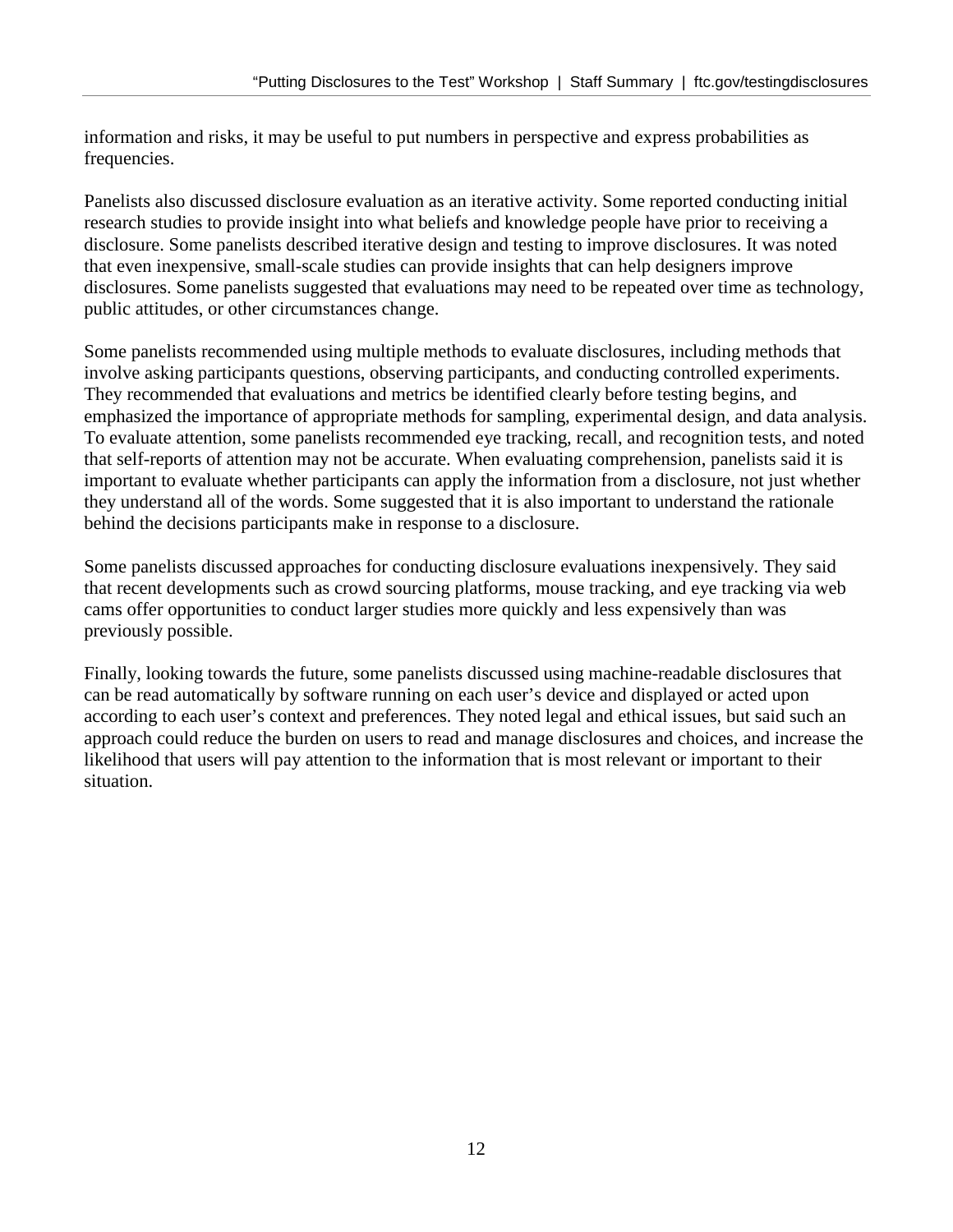#### <span id="page-14-0"></span>**Workshop team and staff summary contributors**

Lorrie Cranor, Chief Technologist Joseph Calandrino, Office of Technology Research & Investigation Laura Hosken, Bureau of Economics Ryan Mehm, Division of Privacy and Identity Protection Hampton Newsome, Division of Enforcement Michael Ostheimer, Division of Advertising Practices Janis Pappalardo, Bureau of Economics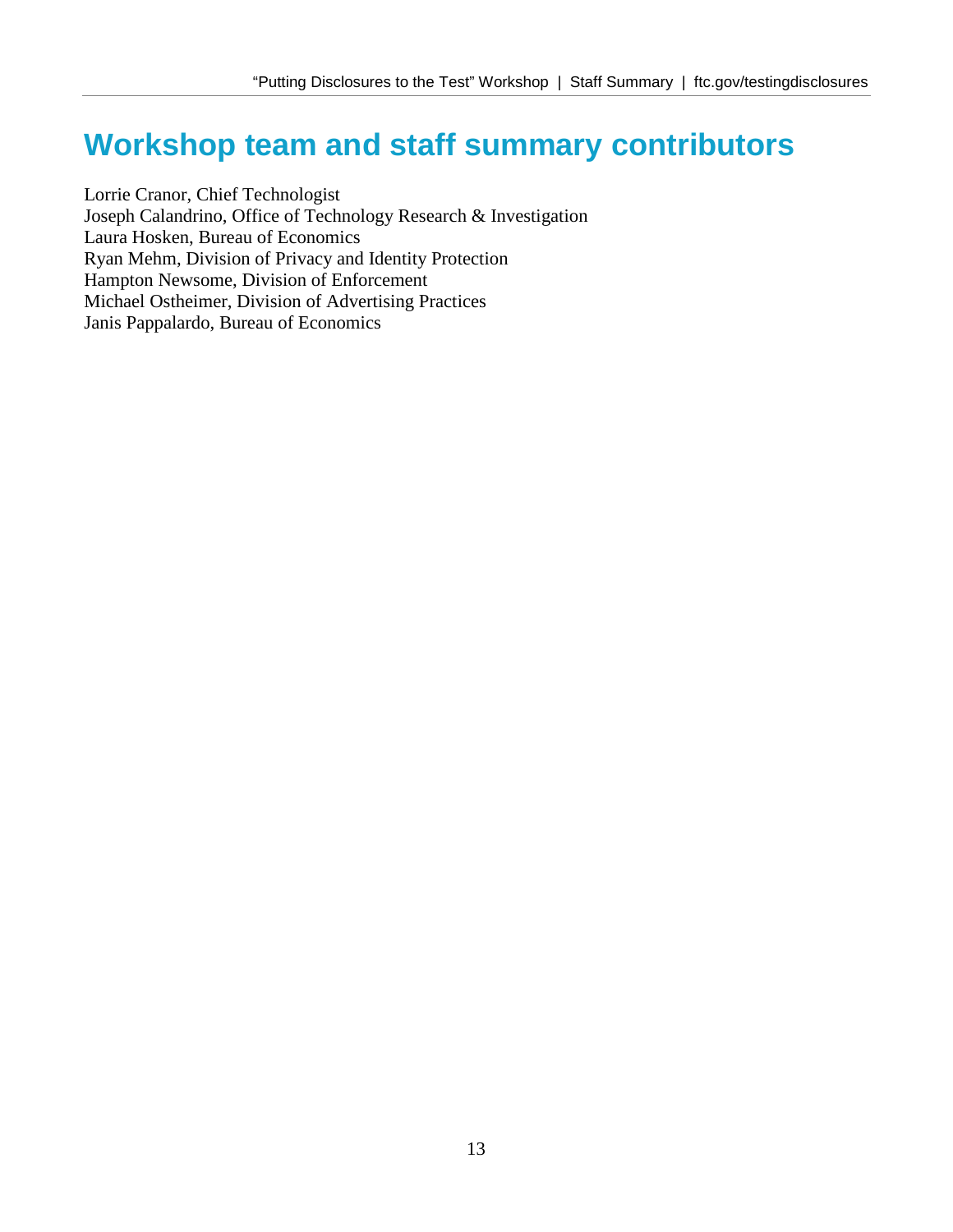# <span id="page-15-0"></span>**Endnotes**

- 
- 
- 
- 
- <sup>1</sup><br><https://www.consumer.ftc.gov/articles/0222-privacy-choices-your-personal-financial-information><br><sup>2</sup><br><https://www.consumer.ftc.gov/articles/0072-shopping-home-appliances-use-energyguide-label><br><sup>3</sup><br>https://www.consumer.ftc.
- 
- 
- $\frac{1}{2} \frac{1}{2} \frac{N_{\text{H}}}{N_{\text{H}}}\frac{1}{N_{\text{H}}}\frac{N_{\text{H}}}{N_{\text{H}}}\frac{N_{\text{H}}}{N_{\text{H}}}\frac{N_{\text{H}}}{N_{\text{H}}}\frac{N_{\text{H}}}{N_{\text{H}}}\frac{N_{\text{H}}}{N_{\text{H}}}\frac{N_{\text{H}}}{N_{\text{H}}}\frac{N_{\text{H}}}{N_{\text{H}}}\frac{N_{\text{H}}}{N_{\text{H}}}\frac{N_{\text{H}}}{N_{\text{H}}}\frac{N_{\text{H}}}{N_{\$
- 
- 
- 
- 
- <sup>9</sup>[https://www.ftc.gov/system/files/documents/public\\_events/950633/links\\_by\\_panel9-19-16.pdf](https://www.ftc.gov/system/files/documents/public_events/950633/links_by_panel9-19-16.pdf)<br><sup>10</sup>[https://www.facebook.com/federaltradecommission/photos/?tab=album&album\\_id=1439278526089000](https://www.facebook.com/federaltradecommission/photos/?tab=album&album_id=1439278526089000)<br><sup>11</sup>https://www.ftc.gov/testingdi
- <sup>14</sup> <http://www.safetyhumanfactors.org/wp-content/uploads/2011/12/271Wogalter2006Chap5.pdf><br>
<sup>15</sup> https://iapp.org/about/person/0011a00000DIICIAA3/<br>
<sup>16</sup> <http://business.marquette.edu/faculty/directory/craig-andrews><br>
<sup>17</sup> h
- 
- 
- 
- [materials/pechmann\\_and\\_andrews\\_2011\\_wiley\\_international\\_encyclopedia\\_of\\_marketing.pdf](https://www.ftc.gov/system/files/attachments/putting-disclosures-test-materials/pechmann_and_andrews_2011_wiley_international_encyclopedia_of_marketing.pdf)
- 18 <http://www.fda.gov/downloads/AboutFDA/ReportsManualsForms/Reports/UCM268069.pdf#page=155>
- <sup>19</sup> Found at the beginning of part 2 of the video and transcript [https://www.ftc.gov/news-events/audio-video/video/putting](https://www.ftc.gov/news-events/audio-video/video/putting-disclosures-test-part-2)[disclosures-test-part-2](https://www.ftc.gov/news-events/audio-video/video/putting-disclosures-test-part-2)<br>
<sup>20</sup> <http://grady.uga.edu/directory/profile/evans><br>
<sup>21</sup> [https://www.ftc.gov/system/files/attachments/putting-disclosures-test-](https://www.ftc.gov/system/files/attachments/putting-disclosures-test-materials/parents_presumed_persuasion_knowledge_of_children_s_advergames_the_influence_of_advertising.pdf)
- 
- 
- [materials/parents\\_presumed\\_persuasion\\_knowledge\\_of\\_children\\_s\\_advergames\\_the\\_influence\\_of\\_advertising.pdf](https://www.ftc.gov/system/files/attachments/putting-disclosures-test-materials/parents_presumed_persuasion_knowledge_of_children_s_advergames_the_influence_of_advertising.pdf)<br>
<sup>22</sup> <https://www.cci.utk.edu/users/mariea-hoy><br>
<sup>23</sup> <https://www.law.illinois.edu/faculty/profile/davidhyman><br>
<sup>24</sup> h
- 
- 
- 
- 
- 
- 
- 
- 
- 
- 
- 
- 

<sup>30</sup><br><http://www.kleimann.com/teamCore.html><br><sup>31</sup><br><http://www.consumerfinance.gov/know-before-you-owe/compare/><br><sup>32</sup> [http://bloomstaxonomy.org/Blooms Taxonomy questions.pdf](http://bloomstaxonomy.org/Blooms%20Taxonomy%20questions.pdf)<br><sup>33</sup> https://www.fordham.edu/info/23175/joel\_reidenbe

- 
- 
- [disclosures-test-part-3](https://www.ftc.gov/news-events/audio-video/video/putting-disclosures-test-part-3)<br>
<sup>35</sup> [http://www.rand.org/about/people/a/ablon\\_lillian.html](http://www.rand.org/about/people/a/ablon_lillian.html)<br>
<sup>36</sup> [http://www.rand.org/pubs/research\\_reports/RR1187.html](http://www.rand.org/pubs/research_reports/RR1187.html)<br>
<sup>37</sup> <http://mendoza.nd.edu/research-and-faculty/directory/idris-adjerid/><br>
<sup>38</sup>
- 
- 
- 
- 
- 40<br> <https://www.ftc.gov/about-ftc/biographies/ginger-zhe-jin><br>
41<br> <http://facultybio.haas.berkeley.edu/faculty-list/morse-adair/><br>
42<br>
http://faculty.haas.berkeley.edu/morse/research/papers/BertrandMorsePaydayFieldExpJuly201
- 
-